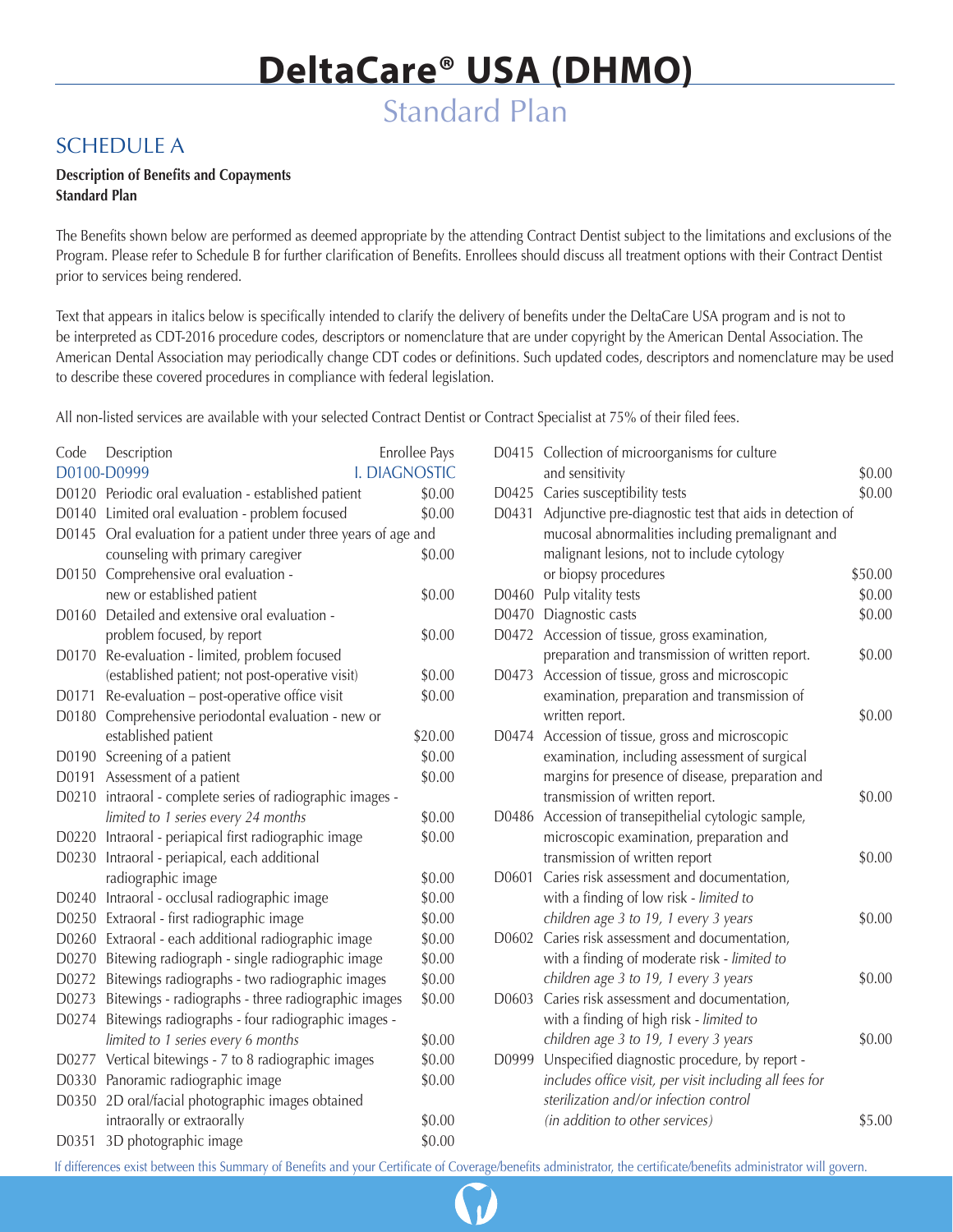## Standard Plan

|                   | D1000-D1999                                                    | <b>II. PREVENTIVE</b> |
|-------------------|----------------------------------------------------------------|-----------------------|
| D1110             | Prophylaxis cleaning - adult - 2 per year                      | \$0.00                |
| D1110             | Additional prophylaxis cleaning - adult; 2 within year \$35.00 |                       |
| D <sub>1120</sub> | Prophylaxis cleaning - child - 2 per year                      | \$0.00                |
| D1120             | Additional prophylaxis cleaning - child; 2 within year \$35.00 |                       |
| D1206             | Topical application of fluoride varnish - 2 per year;          |                       |
|                   | 2 D1206 or D1208 per year                                      | \$0.00                |
| D1208             | Topical application of fluoride - excluding varnish -          |                       |
|                   | 2 per year; 2 D1206 or D1208 per year                          | \$0.00                |
| D <sub>1310</sub> | Nutritional counseling for control of dental disease.          | \$0.00                |
| D1320             | Tobacco counseling for the control and prevention              |                       |
|                   | of oral disease                                                | \$0.00                |
| D1330             | Oral hygiene instructions                                      | \$0.00                |
| D <sub>1351</sub> | Sealant - per tooth - limited to permanent                     |                       |
|                   | molars through age 15                                          | \$0.00                |
| D1352             | Preventive resin restoration in a moderate to                  |                       |
|                   | high carries risk patient - permanent tooth                    | \$0.00                |
| D1353             | Sealant repair - per tooth - limited to                        |                       |
|                   | permanent molars through age 15                                | \$0.00                |
| D1510             | Space maintainer - fixed - unilateral                          | \$65.00               |
| D1515             | Space maintainer - fixed - bilateral                           | \$65.00               |
| D <sub>1520</sub> | Space maintainer - removable - unilateral                      | \$105.00              |
| D1525             | Space maintainer - removable - bilateral                       | \$105.00              |
| D <sub>1550</sub> | Re-cement or re-bond space maintainer                          | \$15.00               |
| D1555             | Removal of fixed space maintainer                              | \$15.00               |

### D2000-D2999 III. RESTORATIVE

- *Includes polishing, all adhesives and bonding agents, indirect pulp capping, bases, liners and acid etch procedures.*
- *An additional charge, not to exceed \$150 per unit, will be applied for any procedure using noble, high noble or titanium metal. There is no copayment per crown unit in additional to regular copayments for porcelain on molars.*
- *- When there are more than six crowns in the same treatment plan, an Enrollee may be charged an additional \$125.00 per crown, beyond the 6th unit.*
- *Replacement of crowns, inlays and onlays requires the existing restoration to be 5+ years old.*

| D2140 Amalgam - one surface, primary or permanent       |         |
|---------------------------------------------------------|---------|
| D2150 Amalgam - two surfaces, primary or permanent      | \$25.00 |
| D2160 Amalgam - three surfaces, primary or permanent    | \$30.00 |
| D2161 Amalgam - four or more surfaces,                  |         |
| primary or permanent                                    | \$35.00 |
| D2330 Resin-based composite - one surface, anterior     | \$35.00 |
| D2331<br>Resin-based composite - two surfaces, anterior | \$40.00 |
| D2332 Resin-based composite - three surfaces, anterior  | \$50.00 |
| D2335 Resin-based composite - four or more surfaces or  |         |
| involving incisal angle (anterior)                      | \$55.00 |
| D2390 Resin-based composite crown, anterior             | \$65.00 |
| Resin-based composite - one surface, posterior<br>D2391 | \$75.00 |

| D2392             | Resin-based composite - two surfaces, posterior    | \$85.00  |
|-------------------|----------------------------------------------------|----------|
| D2393             | Resin-based composite - three surfaces, posterior  | \$95.00  |
| D2394             | Resin-based composite - four or more surfaces,     |          |
|                   | posterior                                          | \$120.00 |
| D2510             | Inlay - metallic - one surface                     | \$155.00 |
| D2520             | Inlay - metallic - two surfaces                    | \$165.00 |
| D2530             | Inlay - metallic - three or more surfaces          | \$190.00 |
| D2542             | Onlay - metallic - two surfaces                    | \$370.00 |
| D <sub>2543</sub> | Onlay - metallic - three surfaces                  | \$370.00 |
| D2544             | Onlay - metallic - four or more surfaces           | \$370.00 |
| D2610             | Inlay - porcelain/ceramic - one surface            | \$370.00 |
| D2620             | Inlay - porcelain/ceramic - two surfaces           | \$370.00 |
| D2630             | Inlay - porcelain/ceramic - three or more surfaces | \$370.00 |
| D2642             | Onlay - porcelain/ceramic - two surfaces           | \$370.00 |
| D <sub>2643</sub> | Onlay - porcelain/ceramic - three surfaces         | \$370.00 |
| D <sub>2644</sub> | Onlay - porcelain/ceramic - four or more surfaces  | \$370.00 |
| D <sub>2650</sub> | Inlay - resin-based composite - one surface        | \$370.00 |
| D2651             | Inlay - resin-based composite - two surfaces       | \$370.00 |
| D2652             | Inlay - resin-based composite -                    |          |
|                   | three or more surfaces                             | \$370.00 |
| D <sub>2662</sub> | Onlay - resin-based composite - two surfaces       | \$370.00 |
| D2663             | Onlay - resin-based composite - three surfaces     | \$370.00 |
| D2664             | Onlay - resin-based composite -                    |          |
|                   | four or more surfaces                              | \$370.00 |
| D2710             | Crown - resin (indirect)                           | \$370.00 |
| D <sub>2712</sub> | Crown - 3/4 resin-based composite (indirect)       | \$370.00 |
| D2720             | Crown - resin with high noble metal                | \$370.00 |
| D2721             | Crown - resin with predominantly base metal        | \$370.00 |
| D2722             | Crown - resin with noble metal                     | \$370.00 |
| D <sub>2740</sub> | Crown - porcelain/ceramic substrate                | \$370.00 |
| D <sub>2750</sub> | Crown - porcelain fused to high noble metal        | \$370.00 |
| D2751             | Crown - porcelain fused to predominantly           |          |
|                   | base metal                                         | \$370.00 |
| D2752             | Crown - porcelain fused to noble metal             | \$370.00 |
| D2780             | Crown - 3/4 cast high noble metal                  | \$370.00 |
| D2781             | Crown - 3/4 cast predominantly base metal          | \$370.00 |
| D <sub>2782</sub> | Crown - 3/4 cast noble metal                       | \$370.00 |
| D2783             | Crown - 3/4 porcelain/ceramic                      | \$370.00 |
| D2790             | Crown - full cast high noble metal                 | \$370.00 |
| D2791             | Crown - full cast predominantly base metal         | \$370.00 |
| D2792             | Crown - full cast noble metal                      | \$370.00 |
| D2794             | Crown - titanium                                   | \$370.00 |
| D <sub>2799</sub> | Provisional crown                                  | \$0.00   |
| D2910             | Re-cement or re-bond inlay, onlay, veneer or       |          |
|                   | partial coverage restoration                       | \$15.00  |
| D2915             | Re-cement or re-bond indirectly fabricated or      |          |
|                   | prefabricated post and core                        | \$0.00   |
| D2920             | Re-cement or re-bond crown                         | \$15.00  |
| D2921             | Reattachment of tooth fragment,                    |          |
|                   | incisal edge or cusp (anterior)                    | \$55.00  |
|                   |                                                    |          |

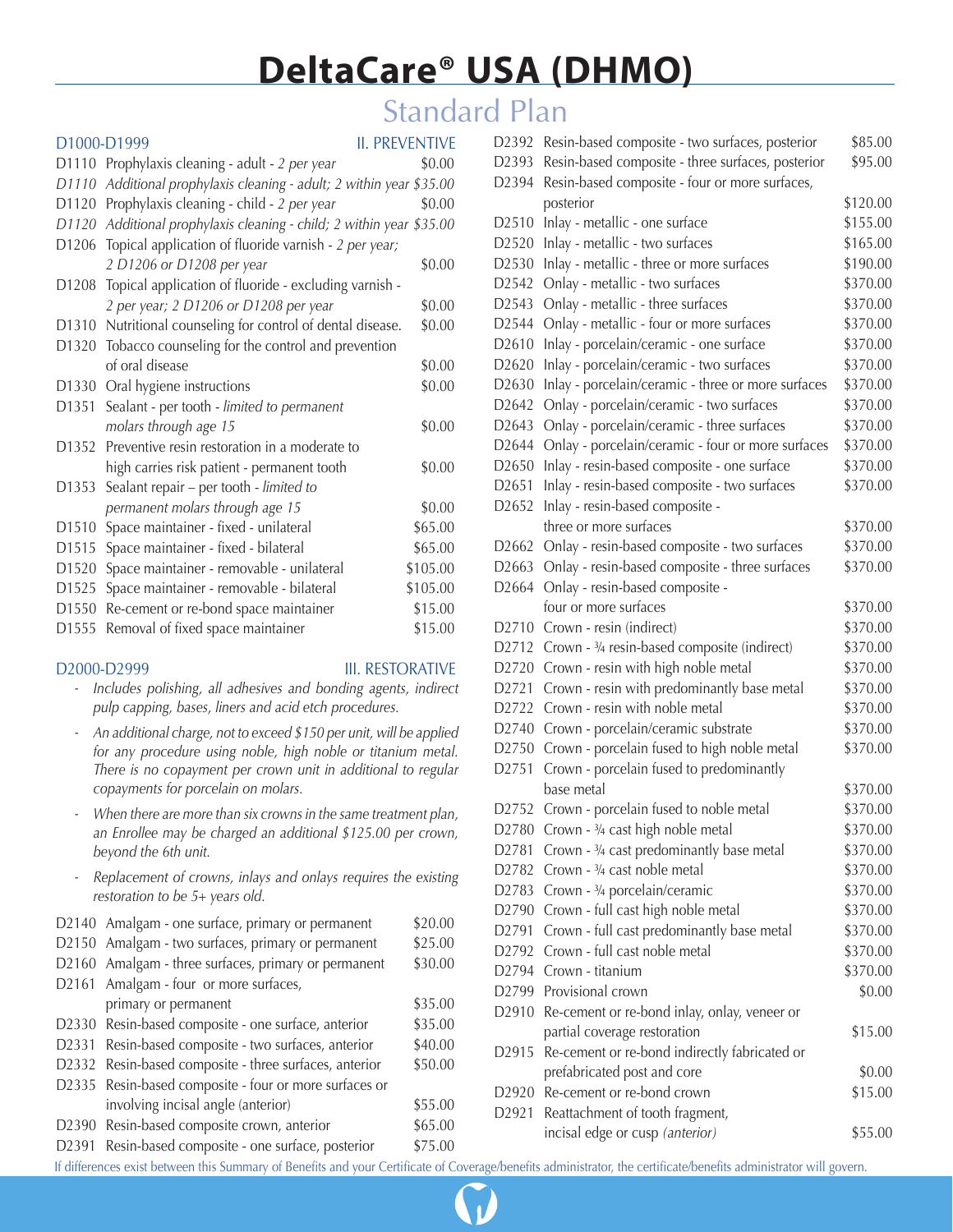# Standard Plan

| D2929             | Prefabricated porcelain/ceramic crown -                          |          |
|-------------------|------------------------------------------------------------------|----------|
|                   | (anterior) primary tooth                                         | \$45.00  |
| D2930             | Prefabricated stainless steel crown - primary tooth              | \$25.00  |
| D2931             | Prefabricated stainless steel crown - permanent tooth \$25.00    |          |
| D <sub>2932</sub> | Prefabricated resin crown - anterior primary tooth               | \$45.00  |
| D2933             | Prefabricated stainless steel crown with resin window -          |          |
|                   | anterior primary tooth                                           | \$45.00  |
| D2940             | Protective restoration                                           | \$0.00   |
| D2941             | Interim therapeutic restoration - primary dentition              | \$0.00   |
| D2949             | Restorative foundation for an indirect restoration               | \$60.00  |
| D2950             | Core buildup, including any pins when required                   | \$60.00  |
| D2951             | Pin retention - per tooth, in addition to restoration            | \$10.00  |
| D2952             | Cast post and core in addition to crown, indirectly              |          |
|                   | fabricated - includes canal preparation                          | \$60.00  |
| D2953             | Each additional indirectly fabricated post -                     |          |
|                   | same tooth - includes canal preparation                          | \$60.00  |
| D2954             | Prefabricated post and core in addition to crown -               |          |
|                   | base metal post; includes canal preparation                      | \$30.00  |
| D2955             | Post removal                                                     | \$10.00  |
| D2957             | Each additional prefabricated post - same tooth -                |          |
|                   | base metal post; includes canal preparation                      | \$30.00  |
| D <sub>2960</sub> | Labial veneer (resin laminate) - chairside                       | \$250.00 |
| D2961             | Labial veneer (resin laminate) - laboratory                      | \$300.00 |
| D2962             | Labial Veneer (Porcelain Laminate)--Lab                          | \$350.00 |
| D2970             | Temporary crown (fractured tooth) -                              |          |
|                   | palliative treatment only                                        | \$0.00   |
| D2971             | Additional procedures to construct new crown                     |          |
|                   | under existing partial denture framework                         | \$50.00  |
| D <sub>2980</sub> | Crown repair necessitated by restorative                         |          |
|                   | material failure                                                 | \$0.00   |
| D2981             | Inlay repair necessitated by restorative material failure \$0.00 |          |
| D2982             | Onlay repair necessitated by restorative material failure\$0.00  |          |
| D2983             | Veneer repair necessitated by restorative                        |          |
|                   | material failure                                                 | \$0.00   |
|                   | D2990 Resin infiltration of incipient smooth surface lesions     | \$0.00   |
|                   |                                                                  |          |
|                   | <b>IV. ENDODONTICS</b><br>D3000-D3999                            |          |
| D3110             | Pulp cap - direct (excluding final restoration)                  | \$5.00   |
| D3120             | Pulp cap - indirect (excluding final restoration)                | \$5.00   |
|                   | D3220 Therapeutic pulpotomy (excluding final restoration) -      |          |
|                   | removal of pulp coronal to the dentinocemental                   |          |
|                   | junction and application of medicament                           | \$40.00  |
| D3221             | Pulpal debridement, primary and permanent teeth                  | \$60.00  |
| D3222             | Partial pulpotomy for apexogenesis - permanent tooth             |          |
|                   | with incomplete root development                                 | \$40.00  |
| D3230             | Pulpal therapy (resorbable filling) - anterior,                  |          |
|                   | primary tooth (excluding final restoration)                      | \$40.00  |
| D3240             | Pulpal therapy (resorbable filling) - posterior,                 |          |
|                   | primary tooth (excluding final restoration)                      | \$40.00  |

| D3310 | Root canal - endodontic therapy, anterior tooth          |          |
|-------|----------------------------------------------------------|----------|
|       | (excluding final restoration)                            | \$200.00 |
| D3320 | Root canal - endodontic therapy, bicuspid tooth          |          |
|       | (excluding final restoration)                            | \$210.00 |
| D3330 | Root canal - endodontic therapy, molar                   |          |
|       | (excluding final restoration)                            | \$310.00 |
| D3331 | Treatment of root canal obstruction;                     |          |
|       | non-surgical access                                      | \$85.00  |
| D3332 | Incomplete endodontic therapy; inoperable,               |          |
|       | unrestorable or fractured tooth                          | \$110.00 |
| D3333 | Internal root repair of perforation defects              | \$85.00  |
| D3346 | Retreatment of previous root canal                       |          |
|       | therapy - anterior                                       | \$230.00 |
| D3347 | Retreatment of previous root canal                       |          |
|       | therapy - bicuspid                                       | \$280.00 |
| D3348 | Retreatment of previous root canal                       |          |
|       | therapy - molar                                          | \$325.00 |
| D3351 | Apexification/recalcification - initial visit            |          |
|       | (apical closure / calcific repair of perforations,       |          |
|       | root resorption, etc.)                                   | \$70.00  |
| D3352 | Apexification/recalcification -                          |          |
|       | interim medication replacement                           | \$70.00  |
| D3353 | Apexification/recalcification - final visit              |          |
|       | (includes completed root canal therapy - apical closure/ |          |
|       | calcific repair of perforations, root resorption, etc.)  | \$70.00  |
| D3410 | Apicoectomy - anterior                                   | \$190.00 |
| D3421 | Apicoectomy - bicuspid (first root)                      | \$95.00  |
| D3425 | Apicoectomy - molar (first root)                         | \$95.00  |
| D3426 | Apicoectomy (each additional root)                       | \$80.00  |
| D3427 | Periradicular surgery without apicoectomy                | \$190.00 |
| D3430 | Retrograde filling - per root                            | \$60.00  |
| D3450 | Root amputation, per root                                | \$110.00 |
| D3910 | Surgical procedure for isolation of tooth                |          |
|       | with rubber dam                                          | \$19.00  |
| D3920 | Hemisection (including any root removal),                |          |
|       | not including root canal therapy                         | \$90.00  |
| D3950 | Canal preparation and fitting of                         |          |
|       | preformed dowel or post                                  | \$15.00  |
|       |                                                          |          |
|       | D4000-D4999<br><b>V. PERIODONTICS</b>                    |          |

- *Includes preoperative and postoperative evaluations and treatment under a local anesthetic.*
- *Periodontal maintenance copay includes periodontal charting for planning treatment of periodontal disease and periodontal hygiene instruction.*
- D4210 Gingivectomy or gingivoplasty four or more contiguous teeth or tooth bounded spaces per quadrant \$180.00
- D4211 Gingivectomy or gingivoplasty one to three contiguous teeth or tooth bounded spaces per quadrant \$55.00

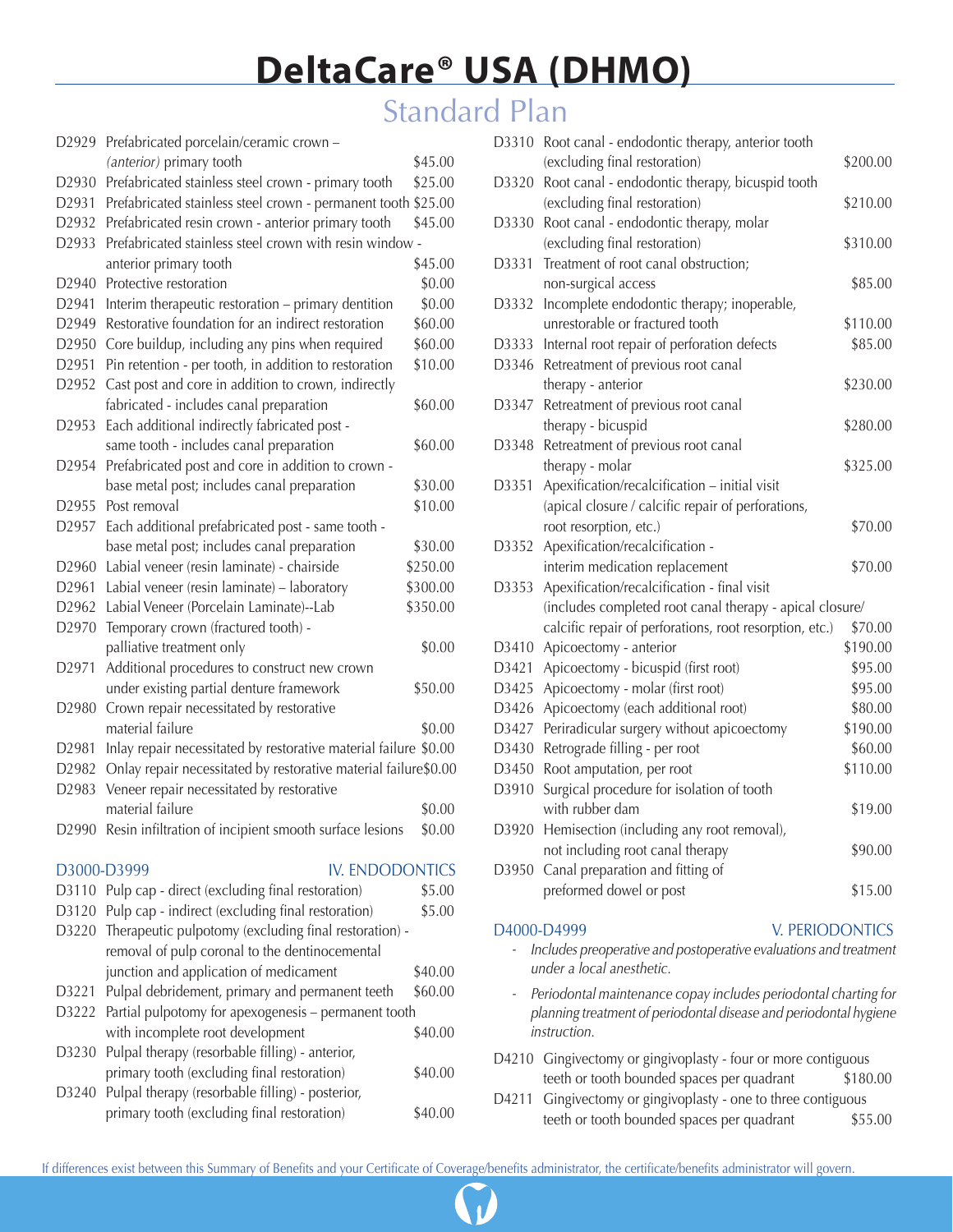## Standard Plan

|       | D4212 Gingivectomy or gingivoplasty to allow access for<br>estorative procedure, per tooth                | \$55.00  |
|-------|-----------------------------------------------------------------------------------------------------------|----------|
| D4240 | Gingival flap procedure, including root planing -                                                         |          |
|       | four or more contiguous teeth or tooth                                                                    |          |
|       | bounded spaces per quadrant                                                                               | \$170.00 |
| D4241 | Gingival flap procedure, including root planing -                                                         |          |
|       | one to three contiguous teeth or tooth bounded                                                            |          |
|       | spaces per quadrant                                                                                       | \$130.00 |
| D4245 | Apically positioned flap                                                                                  | \$165.00 |
| D4249 | Clinical crown lengthening - hard tissue                                                                  | \$160.00 |
| D4260 | Osseous surgery (including elevation of a                                                                 |          |
|       | full thickness flap and closure) - four or more contiguous                                                |          |
|       | teeth or tooth bounded spaces per quadrant                                                                | \$330.00 |
| D4261 | Osseous surgery (including elevation of a full                                                            |          |
|       | thickness flap and closure) - one to three contiguous                                                     |          |
|       | teeth or tooth bounded spaces per quadrant                                                                | \$248.00 |
| D4263 | Bone replacement graft - first site in quadrant                                                           | \$180.00 |
| D4264 | Bone replacement graft - each additional                                                                  |          |
|       | site in quadrant                                                                                          | \$95.00  |
| D4265 | Biologic materials to aid in soft and                                                                     |          |
|       | osseous tissue regeneration                                                                               | \$95.00  |
| D4266 | Guided tissue regeneration -                                                                              |          |
|       | resorbable barrier, per site                                                                              | \$215.00 |
| D4267 | Guided tissue regeneration - nonresorbable barrier, per site                                              |          |
|       | (includes membrane removal)                                                                               | \$255.00 |
|       | D4270 Pedicle soft tissue graft procedure                                                                 | \$250.00 |
| D4273 | Subepithelial connective tissue graft                                                                     |          |
|       | procedures, per tooth                                                                                     | \$75.00  |
| D4274 | Distal or proximal wedge procedure                                                                        |          |
|       | (when not performed in conjunction with surgical                                                          |          |
|       | procedures in the same anatomical area)                                                                   | \$100.00 |
| D4275 | Soft tissue allograft                                                                                     | \$380.00 |
| D4277 | Free soft tissue graft procedure (including donor site surgery),                                          |          |
|       | first tooth or edentulous tooth position in graft                                                         | \$260.00 |
|       | D4278 Free soft tissue graft procedure (including donor site surgery),                                    |          |
|       | each additional contiguous tooth or edentulous tooth                                                      |          |
|       | position in same graft site                                                                               | \$260.00 |
| D4320 | Provisional splinting - intracoronal                                                                      | \$95.00  |
| D4321 | Provisional splinting - extracoronal                                                                      | \$85.00  |
| D4341 | Periodontal scaling and root planing,                                                                     |          |
|       | four or more teeth per quadrant - limited to 4 quadrants                                                  |          |
|       | during any 12 consecutive months                                                                          | \$60.00  |
| D4342 | Periodontal scaling and root planing,                                                                     |          |
|       | one to three teeth, per quadrant - limited to 4 quadrants<br>during any 12 consecutive months             | \$45.00  |
|       |                                                                                                           |          |
| D4355 | Full mouth debridement to enable comprehensive<br>evaluation and diagnosis - limited to 1treatment in any |          |
|       | 12 consecutive months                                                                                     | \$50.00  |
| D4381 | Localized delivery of antimicrobial agents                                                                |          |
|       | via controlled release vehicle into diseased                                                              |          |

| D4910 Periodontal maintenance - limited to 2      |         |
|---------------------------------------------------|---------|
| treatments per year                               | \$50.00 |
| D4910 Additional periodontal maintenance - beyond |         |
| 2 per year                                        | \$60.00 |
| D4921 Gingival irrigation - per quadrant          | \$0.00  |
|                                                   |         |

#### D5000-D5899 VI. PROSTHODONTICS (removable)

#### *- For all listed dentures and partial dentures, Copayment includes after delivery adjustments and tissue conditioning, if needed, for the first six months after placement. The Enrollee must continue to be eligible, and the service must be provided at the Contract Dentist's facility where the denture was originally delivered.*

- *Rebases, relines and tissue conditioning are limited to 1 per denture during any 12 consecutive months.*
- *Replacement of a denture or a partial denture requires the existing denture to be 5+ years old.*

| D5110 | Complete denture - maxillary                                | \$375.00 |
|-------|-------------------------------------------------------------|----------|
| D5120 | Complete denture - mandibular                               | \$375.00 |
| D5130 | Immediate denture - maxillary                               | \$375.00 |
| D5140 | Immediate denture - mandibular                              | \$375.00 |
| D5211 | Maxillary partial denture - resin base (including any       |          |
|       | conventional clasps, rests and teeth)                       | \$375.00 |
| D5212 | Mandibular partial denture - resin base (including any      |          |
|       | conventional clasps, rests and teeth)                       | \$375.00 |
| D5213 | Maxillary partial denture - cast metal framework with resin |          |
|       | denture base (including any conventional clasps,            |          |
|       | rests and teeth)                                            | \$375.00 |
| D5214 | Mandibular partial denture - cast metal framework           |          |
|       | with resin denture bases (including any conventional        |          |
|       | clasps, rests and teeth)                                    | \$375.00 |
| D5225 | Maxillary partial denture - flexible base                   |          |
|       | (including any clasps, rests and teeth)                     | \$480.00 |
| D5226 | Mandibular partial denture - flexible base                  |          |
|       | (including any clasps, rests and teeth)                     | \$480.00 |
| D5281 | Removable unilateral partial denture -                      |          |
|       | one piece cast metal (including clasps and teeth)           | \$360.00 |
| D5410 | Adjust complete denture - maxillary                         | \$20.00  |
| D5411 | Adjust complete denture - mandibular                        | \$20.00  |
| D5421 | Adjust partial denture - maxillary                          | \$20.00  |
| D5422 | Adjust partial denture - mandibular                         | \$20.00  |
| D5510 | Repair broken complete denture base                         | \$30.00  |
| D5520 | Replace missing or broken teeth - complete                  |          |
|       | denture (each tooth)                                        | \$30.00  |
| D5610 | Repair resin denture base                                   | \$30.00  |
| D5620 | Repair cast framework                                       | \$50.00  |
| D5630 | Repair or replace broken clasp                              | \$30.00  |
| D5640 | Replace broken teeth - per tooth                            | \$30.00  |
| D5650 | Add tooth to existing partial denture                       | \$45.00  |
| D5660 | Add clasp to existing partial denture                       | \$70.00  |
|       |                                                             |          |

**4** To Table of Contents of Contents of Contents of Contents of Contents of Contents of Contents of Contents of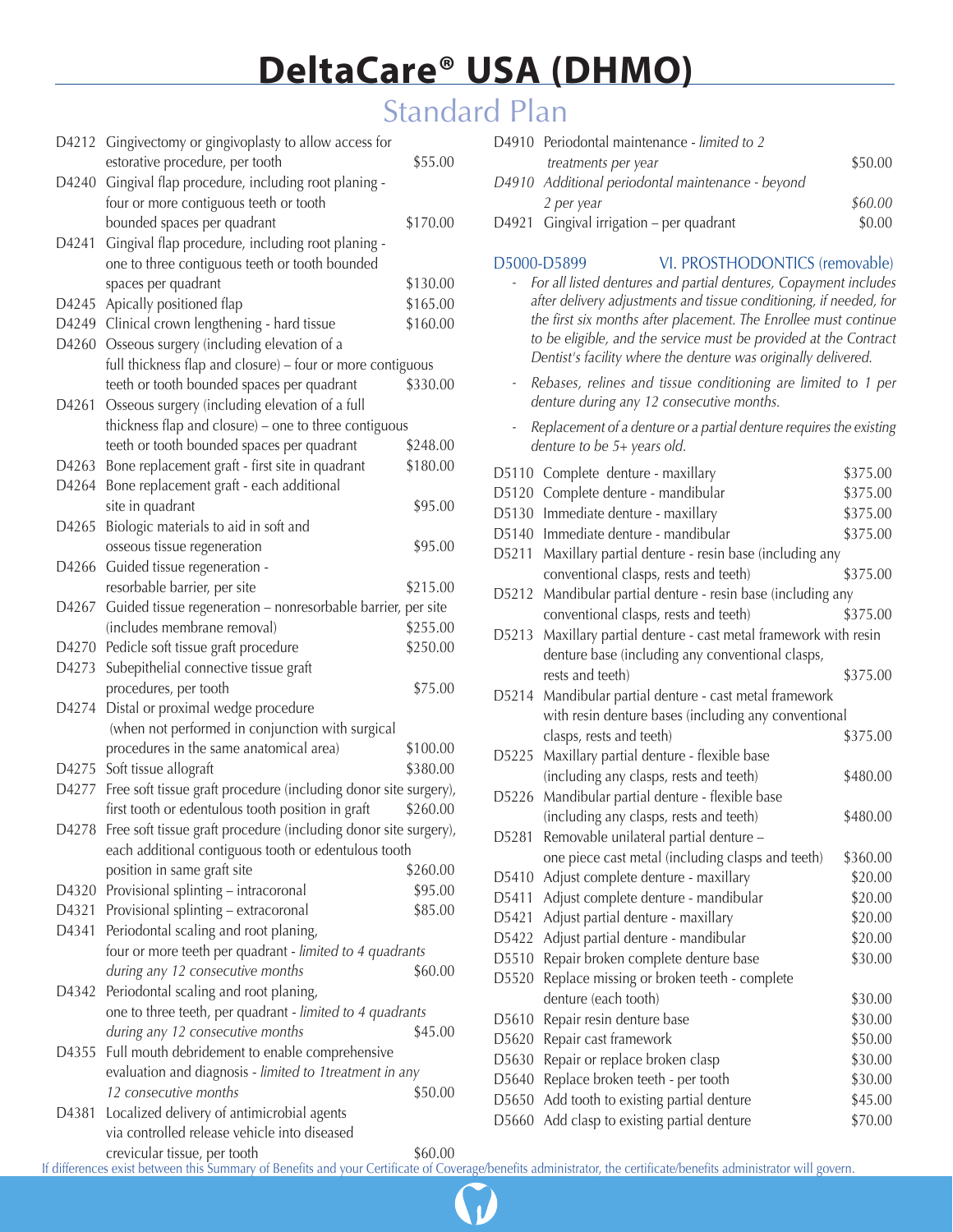## Standard Plan

| D5670              | Replace all teeth and acrylic on                |          |
|--------------------|-------------------------------------------------|----------|
|                    | cast metal framework (maxillary)                | \$165.00 |
| D5671              | Replace all teeth and acrylic on                |          |
|                    | cast metal framework (mandibular)               | \$165.00 |
| D5710              | Rebase complete maxillary denture               | \$125.00 |
| D5711              | Rebase complete mandibular denture              | \$125.00 |
| D5720              | Rebase maxillary partial denture                | \$125.00 |
| D <sub>5721</sub>  | Rebase mandibular partial denture               | \$125.00 |
| D5730              | Reline complete maxillary denture (chairside)   | \$65.00  |
| D5731              | Reline complete mandibular denture (chairside)  | \$65.00  |
| D5740              | Reline maxillary partial denture (chairside)    | \$65.00  |
| D5741              | Reline mandibular partial denture (chairside)   | \$65.00  |
| D5750              | Reline complete maxillary denture (laboratory)  | \$50.00  |
| D5751              | Reline complete mandibular denture (laboratory) | \$50.00  |
| D5760              | Reline maxillary partial denture (laboratory)   | \$50.00  |
| D5761              | Reline mandibular partial denture (laboratory)  | \$50.00  |
| D <sub>5810</sub>  | Interim complete denture (maxillary)            | \$230.00 |
| D <sub>5811</sub>  | Interim complete denture (mandibular)           | \$230.00 |
| D5820              | Interim partial denture (maxillary) -           |          |
|                    | limited to 1 in any 12 consecutive months       | \$160.00 |
| D <sub>5</sub> 821 | Interim partial denture (mandibular) -          |          |
|                    | limited to 1 in any 12 consecutive months       | \$170.00 |
| D <sub>5850</sub>  | Tissue conditioning, maxillary                  | \$40.00  |
| D5851              | Tissue conditioning, mandibular                 | \$40.00  |
| D <sub>5</sub> 862 | Precision attachment, by report                 | \$160.00 |
|                    |                                                 |          |

### D5900-D5999 VII. MAXILLOFACIAL PROSTHETICS

- Not Covered

## D6000-D6199 VIII. IMPLANT SERVICES

- Not Covered

D6200-D6999 IX. PROSTHODONTICS, FIXED

(each retainer and each pontic constitutes a unit in a fixed partial denture (bridge))

- *An additional charge, not to exceed \$150 per unit, will be applied for any procedure using noble, high noble or titanium metal. There is no copayment per crown/bridge unit in additional to regular copayments for porcelain on molars.*
- *When a crown and/or pontic exceeds six units in the same treatment plan, an Enrollee may be charged an additional \$125.00 per unit, beyond the 6th unit.*
- *Replacement of a crown, pontic, inlay, onlay or stress breaker requires the existing bridge to be 5+ years old.*

| D6210 Pontic - cast high noble metal               | \$370.00 |
|----------------------------------------------------|----------|
| D6211 Pontic - cast predominantly base metal       | \$370.00 |
| D6212 Pontic - cast noble metal                    | \$370.00 |
| D6214 Pontic - titanium                            | \$370.00 |
| D6240 Pontic - porcelain fused to high noble metal | \$370.00 |
|                                                    |          |

| D6241             | Pontic - porcelain fused to predominantly base metal\$370.00   |          |
|-------------------|----------------------------------------------------------------|----------|
| D6242             | Pontic - porcelain fused to noble metal                        | \$370.00 |
| D6245             | Pontic - porcelain/ceramic                                     | \$370.00 |
| D6250             | Pontic - resin with high noble metal                           | \$370.00 |
| D6251             | Pontic - resin with predominantly base metal                   | \$370.00 |
| D6252             | Pontic - resin with noble metal                                | \$370.00 |
| D6253             | Provisional pontic                                             | \$0.00   |
| D6545             | Retainer - cast metal for resin bonded                         |          |
|                   | fixed prosthesis                                               | \$370.00 |
| D6549             | Resin retainer - for resin bonded fixed prosthesis             | \$370.00 |
| D <sub>6600</sub> | Inlay - porcelain/ceramic, two surfaces                        | \$370.00 |
| D6601             | Inlay - porcelain/ceramic, three or more surfaces              | \$370.00 |
| D6602             | Inlay - cast high noble metal, two surfaces                    | \$370.00 |
| D6603             | Inlay - cast high noble metal, three or more surfaces \$370.00 |          |
| D6604             | Inlay - cast predominantly base metal, two surfaces \$370.00   |          |
| D6605             | Inlay - cast predominantly base metal,                         |          |
|                   | three or more surfaces                                         | \$370.00 |
| D6606             | Inlay - cast noble metal, two surfaces                         | \$370.00 |
| D6607             | Inlay - cast noble metal, three or more surfaces               | \$370.00 |
| D6608             | Onlay - porcelain/ceramic, two surfaces                        | \$370.00 |
| D6609             | Onlay - porcelain/ceramic, three or more surfaces              | \$370.00 |
| D6610             | Onlay - cast high noble metal, two surfaces                    | \$370.00 |
| D6611             | Onlay - cast high noble metal,                                 |          |
|                   | three or more surfaces                                         | \$370.00 |
| D6612             | Onlay - cast predominantly base metal,                         |          |
|                   | two surfaces                                                   | \$370.00 |
| D6613             | Onlay - cast predominantly base metal,                         |          |
|                   | three or more surfaces                                         | \$370.00 |
| D6614             | Onlay - cast noble metal, two surfaces                         | \$370.00 |
| D6615             | Onlay - cast noble metal, three or more surfaces               | \$370.00 |
| D6710             | Crown - indirect resin based composite                         | \$370.00 |
| D6720             | Crown - resin with high noble metal                            | \$370.00 |
| D6721             | Crown - resin with predominantly base metal                    | \$370.00 |
| D6722             | Crown - resin with noble metal                                 | \$370.00 |
| D6740             | Crown - porcelain/ceramic                                      | \$370.00 |
| D6750             | Crown - porcelain fused to high noble metal                    | \$370.00 |
| D6751             | Crown - porcelain fused to predominantly                       |          |
|                   | base metal                                                     | \$370.00 |
| D6752             | Crown - porcelain fused to noble metal                         | \$370.00 |
| D6780             | Crown - 3/4 cast high noble metal                              | \$370.00 |
| D6781             | Crown - 3/4 cast predominantly base metal                      | \$370.00 |
| D6782             | Crown - <sup>3</sup> /4 cast noble metal                       | \$370.00 |
| D6783             | Crown - 3/4 porcelain/ceramic                                  | \$370.00 |
| D6790             | Crown - full cast high noble metal                             | \$370.00 |
| D6791             | Crown - full cast predominantly base metal                     | \$370.00 |
| D6792             | Crown - full cast noble metal                                  | \$370.00 |
| D6794             | Crown - titanium                                               | \$370.00 |
| D6930             | Re-cement or re-bond fixed partial denture                     | \$15.00  |
| D6940             | Stress breaker                                                 | \$110.00 |
| D6950             | Precision attachment                                           | \$195.00 |

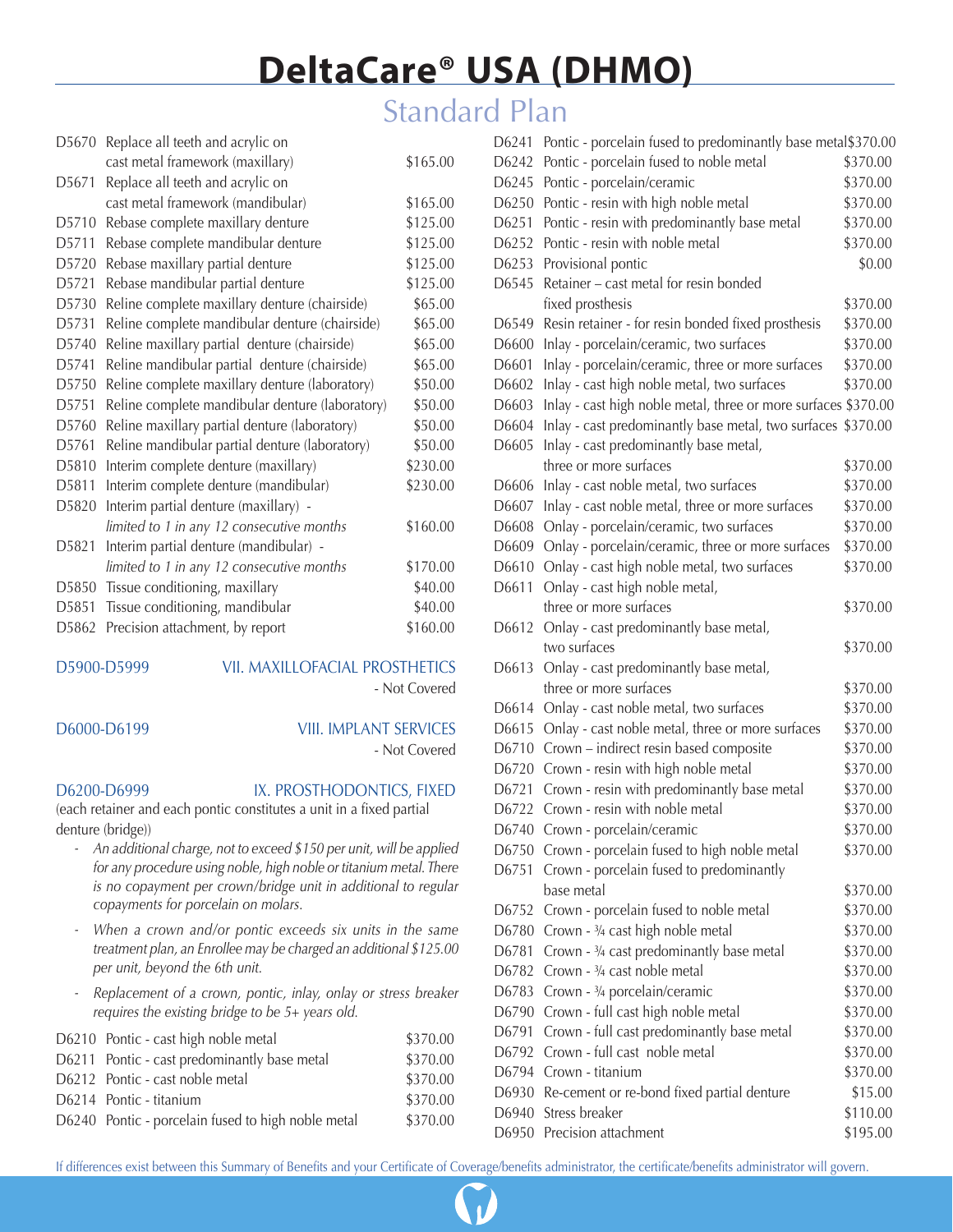# Standard Plan

| D6980                                            | Fixed partial denture repair necessitated                         |          |  |
|--------------------------------------------------|-------------------------------------------------------------------|----------|--|
|                                                  | by restorative material failure                                   | \$45.00  |  |
| X. ORAL AND MAXILLOFACIAL SURGERY<br>D7000-D7999 |                                                                   |          |  |
|                                                  | Includes preoperative and postoperative evaluations and treatment |          |  |
|                                                  | under a local anesthetic.                                         |          |  |
| D7111                                            | Extraction, coronal remnants - deciduous tooth                    | \$20.00  |  |
|                                                  | D7140 Extraction, erupted tooth or exposed root                   |          |  |
|                                                  | (elevation and/or forceps removal)                                | \$20.00  |  |
| D7210                                            | surgical removal of erupted tooth requiring                       |          |  |
|                                                  | removal of bone and/or sectioning of tooth, and including         |          |  |
|                                                  | elevation of mucoperiosteal flap if indicated                     | \$50.00  |  |
| D7220                                            | Removal of impacted tooth - soft tissue                           | \$75.00  |  |
| D7230                                            | Removal of impacted tooth - partially bony                        | \$85.00  |  |
| D7240                                            | Removal of impacted tooth - completely bony                       | \$135.00 |  |
| D7241                                            | Removal of impacted tooth - completely bony,                      |          |  |
|                                                  | with unusual surgical complications                               | \$150.00 |  |
| D7250                                            | Surgical removal of residual tooth roots                          |          |  |
|                                                  | (cutting procedure)                                               | \$65.00  |  |
| D7251                                            | Coronectomy - intentional partial tooth removal                   | \$150.00 |  |
| D7270                                            | Tooth reimplantation and/or stabilization of                      |          |  |
|                                                  | accidentally evulsed or displaced tooth                           | \$80.00  |  |
| D7280                                            | Surgical access of an unerupted tooth                             | \$100.00 |  |
| D7282                                            | Mobilization of erupted or malpositioned                          |          |  |
|                                                  | tooth to aid eruption                                             | \$90.00  |  |
| D7283                                            | Placement of device to facilitate eruption                        |          |  |
|                                                  | of impacted tooth                                                 | \$90.00  |  |
| D7285                                            | Incisional biopsy of oral tissue-hard (bone, tooth) -             |          |  |
|                                                  | does not include pathology laboratory procedures                  | \$150.00 |  |
| D7286                                            | Incisional biopsy of oral tissue-soft - does not include          |          |  |
|                                                  | pathology laboratory procedures                                   | \$60.00  |  |
| D7287                                            | Exfoliative cytological sample collection                         | \$50.00  |  |
| D7288                                            | Brush biopsy - transepithelial sample collection                  | \$50.00  |  |
| D7310                                            | Alveoloplasty in conjunction with extractions -                   |          |  |
|                                                  | four or more teeth or tooth spaces, per quadrant                  | \$45.00  |  |
| D7311                                            | Alveolplasty in conjunction with extractions -                    |          |  |
|                                                  | one to three teeth or tooth spaces, per quadrant                  | \$25.00  |  |
| D7320                                            | Alveoloplasty not in conjunction with extractions -               |          |  |
|                                                  | four or more teeth or tooth spaces, per quadrant                  | \$100.00 |  |
| D7321                                            | Alveoplasty not in conjunction with extractions -                 |          |  |
|                                                  | one to three teeth or tooth spaces, per quadrant                  | \$65.00  |  |
| D7471                                            | Removal of lateral exostosis - (maxilla or mandible)              | \$80.00  |  |
| D7472                                            | Removal of torus palatinus                                        | \$60.00  |  |
| D7473                                            | Removal of torus mandibularis                                     | \$60.00  |  |
| D7485                                            | Surgical reduction of osseous tuberosity                          | \$60.00  |  |
| D7510                                            | Incision and drainage of abscess - intraoral soft tissue \$35.00  |          |  |
| D7511                                            | Incision and drainage of abscess - intraoral                      |          |  |
|                                                  | soft tissue - complicated                                         | \$35.00  |  |
| D7520                                            | Incision and drainage of abscess - extraoral soft tissue\$35.00   |          |  |

|                                                                                                                                                                                                                                           | D7521 Incision and drainage of abscess - extraoral soft tissue - |         |
|-------------------------------------------------------------------------------------------------------------------------------------------------------------------------------------------------------------------------------------------|------------------------------------------------------------------|---------|
|                                                                                                                                                                                                                                           | complicated (includes drainage of                                |         |
|                                                                                                                                                                                                                                           | multiple fascial spaces)                                         | \$35.00 |
|                                                                                                                                                                                                                                           | D7910 Suture of Recent Small Wounds up to 5cm                    | \$25.00 |
|                                                                                                                                                                                                                                           | D7960 Frenulectomy – also known as frenectomy                    |         |
|                                                                                                                                                                                                                                           | or frenotomy - separate procedure not incidental                 |         |
|                                                                                                                                                                                                                                           | to another procedure                                             | \$90.00 |
| D7963                                                                                                                                                                                                                                     | Frenuloplasty                                                    | \$90.00 |
|                                                                                                                                                                                                                                           | D7970 Excision hyperplastic tissue - per arch                    | \$55.00 |
| D7971                                                                                                                                                                                                                                     | Excision of pericoronal gingiva                                  | \$40.00 |
|                                                                                                                                                                                                                                           | XI. ORTHODONTICS<br>D8000-D8999                                  |         |
| The listed Copayment for each phase of orthodontic treatment<br>(limited, interceptive or comprehensive) covers up to 24 months<br>of active treatment. Beyond 24 months, an additional monthly<br>fee, not to exceed \$25.00, may apply. |                                                                  |         |
|                                                                                                                                                                                                                                           | The Retention Copayment includes adjustments and/or office       |         |

*visits up to 24 months. Pre and post orthodontic records include:*

#### **Pre- and post-orthodontic records include:**

|       | The benefit for pre-treatment records and                      |              |
|-------|----------------------------------------------------------------|--------------|
|       | diagnostic services includes:                                  | \$0.00       |
|       | D0210 Intraoral - complete series (including bitewings)        |              |
| D0322 | Tomographic survey                                             |              |
|       | D0330 Panoramic radiographic image                             |              |
| D0340 | Cephalometric radiographic image                               |              |
| D0350 | 2D oral/facial photographic images obtained                    |              |
|       | intraorally or extraorally                                     |              |
| D0351 | 3D photographic image                                          |              |
| D0470 | Diagnostic casts                                               |              |
|       |                                                                |              |
|       | The benefit for post-treatment records includes:               | \$0.00       |
| D0210 | Intraoral - complete series (including bitewings)              |              |
| D0470 | Diagnostic casts                                               |              |
| D8010 | Limited orthodontic treatment of the                           |              |
|       | primary dentition                                              | \$1,095.00   |
| D8020 | Limited orthodontic treatment of the transitional dentition -  |              |
|       | child or adolescent to age 19                                  | \$1,095.00   |
| D8030 | Limited orthodontic treatment of the adolescent dentition -    |              |
|       | adolescent to age 19                                           | \$1,095.00   |
| D8040 | Limited orthodontic treatment of the adult dentition - adults, |              |
|       | including covered dependent adult children                     | \$1,095.00   |
| D8050 | Interceptive orthodontic treatment of                          |              |
|       | the primary dentition                                          | 25% Discount |
| D8060 | Interceptive orthodontic treatment of                          |              |
|       | the transitional dentition                                     | 25% Discount |
| D8070 | Comprehensive orthodontic treatment of the transitional        |              |
|       | dentition - child or adolescent to age 19                      | \$2,095.00   |
| D8080 | Comprehensive orthodontic treatment of the adolescent          |              |
|       | dentition - adolescent to age 19                               | \$2,095.00   |